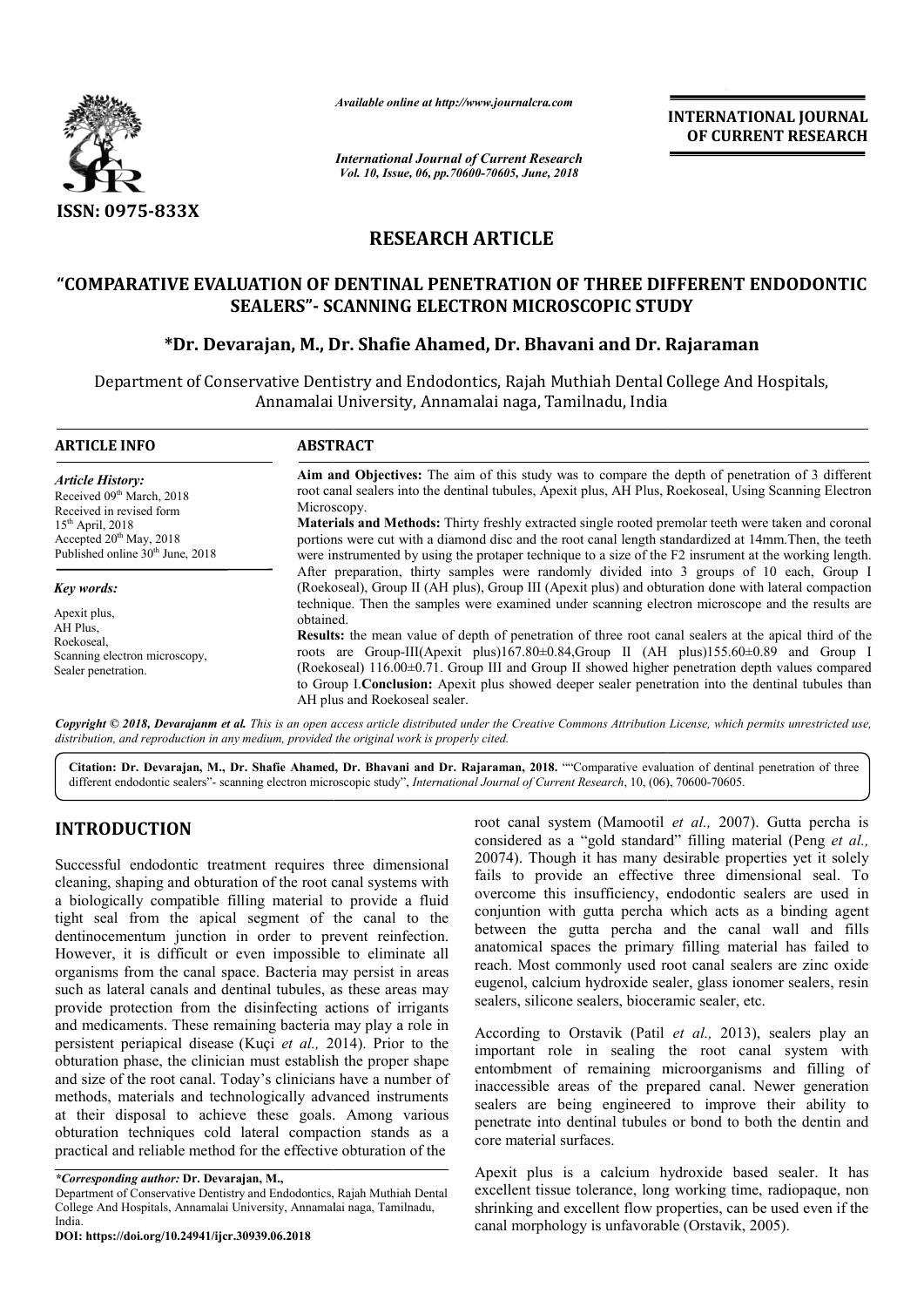AH Plus is a widely used epoxy resin based sealer and posses positive handling characteristics and superior physical properties. Previous studies showed that the epoxy resin based root canal sealer AH plus is cytocompatible, biocompatible, has good tissue tolerance, long term dimensional stability and good sealing ability (Aida, 1992).

Roekoseal is a silicone based sealer. It combines exceptional material properties such as excellent flowability, mechanical adhesion to canal wall due to expansion, no shrinkage, highly radiopaque and biocompatibility with practical handling (Kouvas *et al,* 1998).

The ability of a sealer to penetrate into the dentinal tubules plays an important role in the prevention of the reinfection of root canal systems through dentinal tubules. Penetration of root canal sealer into dentinal tubules is influenced by a number of factors including smear layer removal, dentine permeability and filling technique. Variations in the physical and chemical properties of root canal sealer also influence the depth of penetration (Wu *et al.,* 2000). The penetration of root canal sealers into the dentinal tubules consistently and effectively will be one of the key factor in choosing root canal sealer for the obturation technique. So we have done a study on comparison of depth of penetration of 3 root canal sealers (1) Apexit plus, (2) AH Plus,(3) Roekoseal, using Scanning Electron Microscopy.

## **MATERIALS AND METHODS**

Thirty single rooted human mandibular premolar teeth were used in this study. After extraction all teeth were stored in physiological saline solution until use. The crowns were removed at the cemento enamel junction with a high speed fissure bur under water cooling. The pulp tissues were removed using standardized broaches.

#### **Root canal preparation and filling**

Radiographs were exposed from facial and proximal views to ensure the presence of single canal. A #10 k file was introduced into the canal and advanced until it was just visible at the apex and then retracted 1 mm to establish the working length. A glide path was verified or established using k files #10 to 25.All the roots were instrumented till F2 protaper file. Irrigation procedures were accomplished by using 2ml 1.0% sodium hypochlorite for each file used. Apical patency was maintained by passing a size 10 k file though the apical foramen between files. To remove the smear layer, all canals were irrigated with 3ml 17% ethylene diamine tetra acetic acid over 2 minutes followed by 2 ml 1.0% sodium hypochlorite over 1 minute. A final rinse of 5ml distilled water was used to remove any remnant of the irrigating solutions. The canals were dried using paper points. After preparation, the roots were randomly divided into 3 groups according to the sealer used;

- Group 1-Roekoseal,
- Group 2-AH Plus,
- Group 3-Apexit Plus

The sealers were mixed according to their manufacturer's instructions. Sealer was placed into the canals using a size 25 lentulo spiral (Dentsply) in a slow speed handpiece introduced to approximately 2 mm short of the working length.

After sealer placement a size F2 gutta percha cone coated with the sealer was seated to the working length. The remaining canal space filled by lateral condensation with fine accessory gutta percha cones using finger spreaders. Excess gutta percaha was removed by using a heated plugger and vertical compaction was performed at the orifice level. The filling materials were then allowed to set for 48 hours.

#### **Sectioning and Scanning electron microscopic analysis of the roots**

Each root was split into two by placing parallel longitudinal grooves on the full length of buccal and lingual surfaces, which did not penetrate the root canal. The roots were then split into two halves using chisel and mallet. The root segments were examined under scanning electron microscope by mounting the samples on an aluminum stub, coated with gold atoms. Considering the canal wall as the starting point the maximum and minimum depth of sealer penetration in dentinal tubules was measured (microns) at apical third of root.

### **Statistical analysis**

Statistical analysis was performed for comparing the values among the group and within the group using one way ANOVA and post hoc test.

## **RESULTS**

Tubular penetration was observed in all the groups. All the data were collected, the mean depth of tubular penetration of sealers and standard deviation in different experimental groups were presented in Table 1. When groups were compared statistically, significant differences were found between Groups I, II, and III ( $P < 0.05$ ), indicating that Apexit Plus showed the greatest sealer penetration.



**Group 1. Depth of sealer penetration** 



**Group 2. Depth of sealer penetration**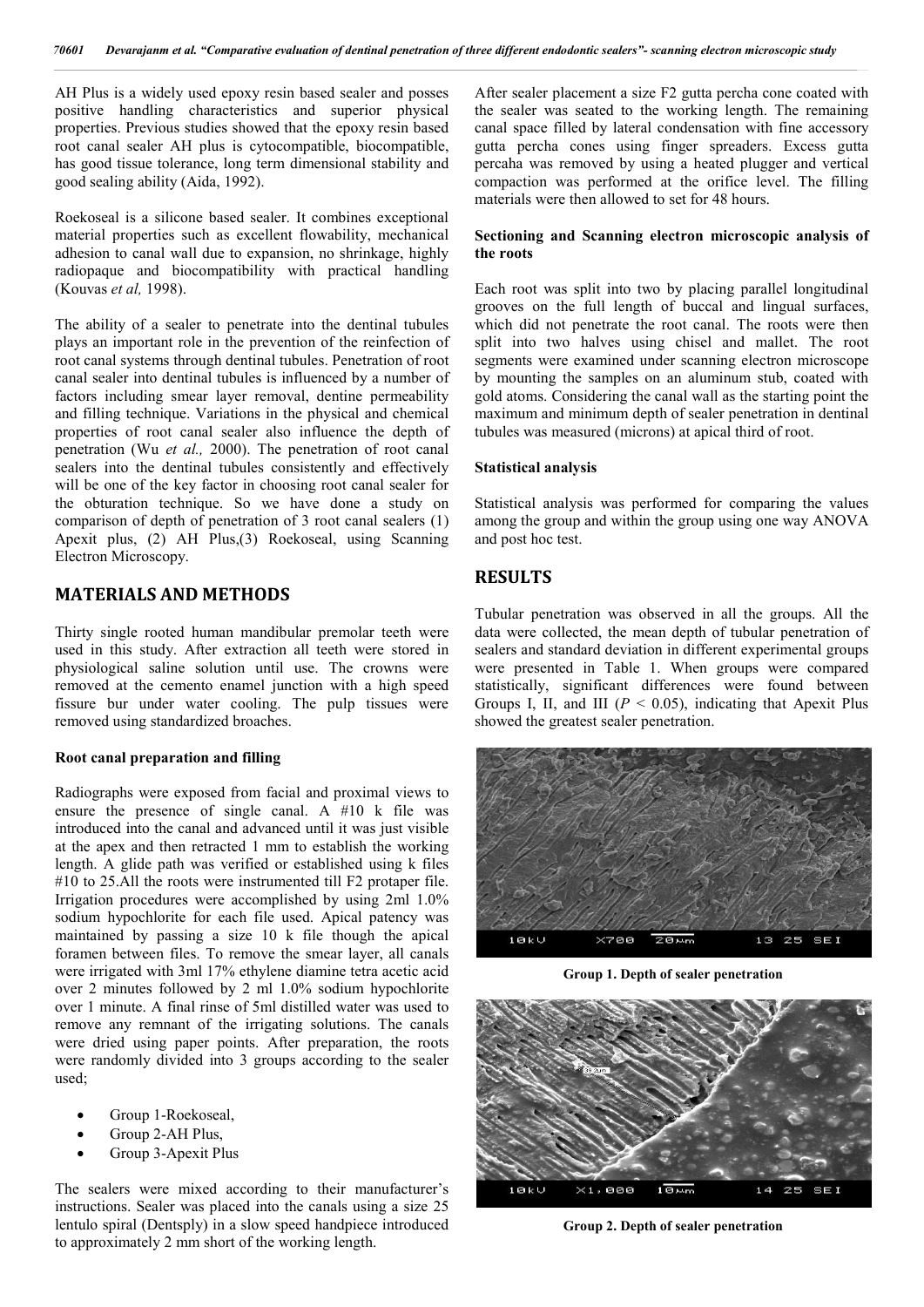

**Group 3. Depth of sealer penetration** 

**Table 1. Showing the Mean, Standard Deviation and F- Value of Dentinal penetration of three different Endodontic Sealers** 

| Groups                                      | N        | Mean             | Std.<br>Deviation | F-<br>Value | Р-<br>Value |
|---------------------------------------------|----------|------------------|-------------------|-------------|-------------|
| Group – I Roekoseal<br>$Group - II AH Plus$ | 10<br>10 | 116.00<br>155.60 | 0.71<br>0.89      | 5500.30     | 0.001       |
| Group – III Apexit Plus                     | 10       | 167.80           | 0.84              |             | (S)         |
| Total                                       | 30       | 146 47           | 22.90             |             |             |

## **DISCUSSION**

Successful root canal therapy consists of thorough cleaning and shaping and requires complete obturation of the root canal system with an inert filling material (Vertucci, 2005). Root canal obturation is defined and charecterized as "the three dimensional filling of the entire root canal system as close to the cement dentinal junction as possible with minimal amounts of root canals sealer, which have been demonstrated to be biologically compatible, are used in conjunction with the core filling material to establish an adequate seal". The preliminary objectives of obturation are development of a fluid-tight seal at the apical foramen i.e hermetic apical seal, prevent reinfection and promotes favourable environment for healing (Salz *et al.,*  2009).

In general, a root filling is composed of two materials; a solid core material and a sealer. The most commonly used core material is gutta percha, which can be placed into the root canal in a cold or a warm state (Skinner *et al.,* 1987). Guttapercha has been universally accepted as the 'gold standard' root filling material, and the material against which most others are compared. It is used in a number of forms in practice, with various filling techniques, and associated with different types of sealers (Eric Balguerie *et al.,* 2011). Sealers are used to attain an impervious seal between the core material and root canal walls. They can be grouped according to their basic components, such as zinc oxide eugenol, calcium hydroxide, resins, glass ionomers, iodoform or silicone. Ideally, these material should seal the canal laterally and apically and have good adaptation to root canal dentine (Patel *et al.,* 2007). Accoding to Grossman, the ideal requirements of root canal sealers as follows; It should be biocompatible, easy insertion into and removal from root canal, viscosity while handling, good adhesion to root canal walls, satisfactory handling time, promotion of a three dimentional sealing, dimensional stablity, good flowing, good radiopacity, lack of colour change, insolubility to tissue fluids and saliva, solubility to common solvents when necessary, impermeability and antimicrobial activity.

The main functions of root canal sealers include, it lubricates and aids the seating of the master gutta percha cone, acts as a binding agent between the gutta percha and the canal wall and fills anatomical spaces the primary filling material has failed to reach. Root canal sealers, although used only as adjunctive materials in the obturation of root canal systems, have been shown to influence the outcome of root canal treatment (Mamootil and Messer, 2007). The use of sealer cement in conjunction with a core filling material is recommended with most obturating techniques. Gutta percha has no bonding properties to dentin regardless of the filling technique employed (Mamootil and Messer, 2007). The penetration of sealer cements into dentinal tubules is considered to be a desirable outcome for a number of reasons: it will increase the interface between material and dentine thus improving the sealing ability and retention of the material may be improved by mechanical locking. Sealer cements within dentinal tubules may also entomb any residual bacteria within the tubules and the chemical components of sealer cements may exert an antibacterial effect that will be enhanced by closer approximation to the bacteria (Mamootil and Messer, 2007).

Sealers based on epoxy resins afford very good physical properties and ensure adequate biological performance. Excellent apical sealing has been found with epoxy resin based sealers (Sevimay and Kalayci, 2005). By far the most successful of resin based sealers has been the AH series. The protype was developed more than 60 years ago by Andre Schroeder in Switzerland and is a bis phenol resin using methanamine for polymerization. As methenamine (also known as urotrpin) gives off some formaldehyde during the setting reaction, substitutes were sought and found in a mixture of amines that could affect polymerization without the formation of formaldehyde. AH plus is the result of this product development (Orstavik, 2005). Studies showed that the epoxy resin based root canal sealer AH plus is cytocompatible, biocompatible and has good tissue tolerance, long term dimensional stability and good sealing ability (Sevimay and Kalayci, 2005).

According to the manufacturer's description, AH plus is a two component paste root canal sealer, posses advantageous properties similar to that of AH26, as it preserves the chemistry of the epoxy amines. The material does not release formaldehyde, which interferes negatively with the biocompatibility of AH26. Therefore, AH plus has been continuously used in comparative studies of physicochemical, biological and antimicrobial properties (Versiani *et al.,* 2006).

Apexit plus is a newer calcium hydroxide based sealer. It has two component materials, which sets by complex formation. For this complex formation, three components calcium hydroxide, salicylate and water are needed. It differs from Apexit in that it is supplied in a more convenient form and has a more hydrophylic formulation. Consequently, the material is more reliable if used in thicker layers. It is a radiopaque, non shrinking root canal sealer. It has excellent tissue tolerance, long working time and excellent flow properties, can be used even if the canal morphology is unfavorable (Apexit Plus, 2007).

Roekoseal is a silicone based sealer. It is considered as initial form of guttaflow, was removed more easily from the canals than a resin based sealer (Kosti *et al.,* 2006). A gutta precha containing silicone sealer expands slightly and thus leakage was reported to be less than for AH26 with gutta percha over a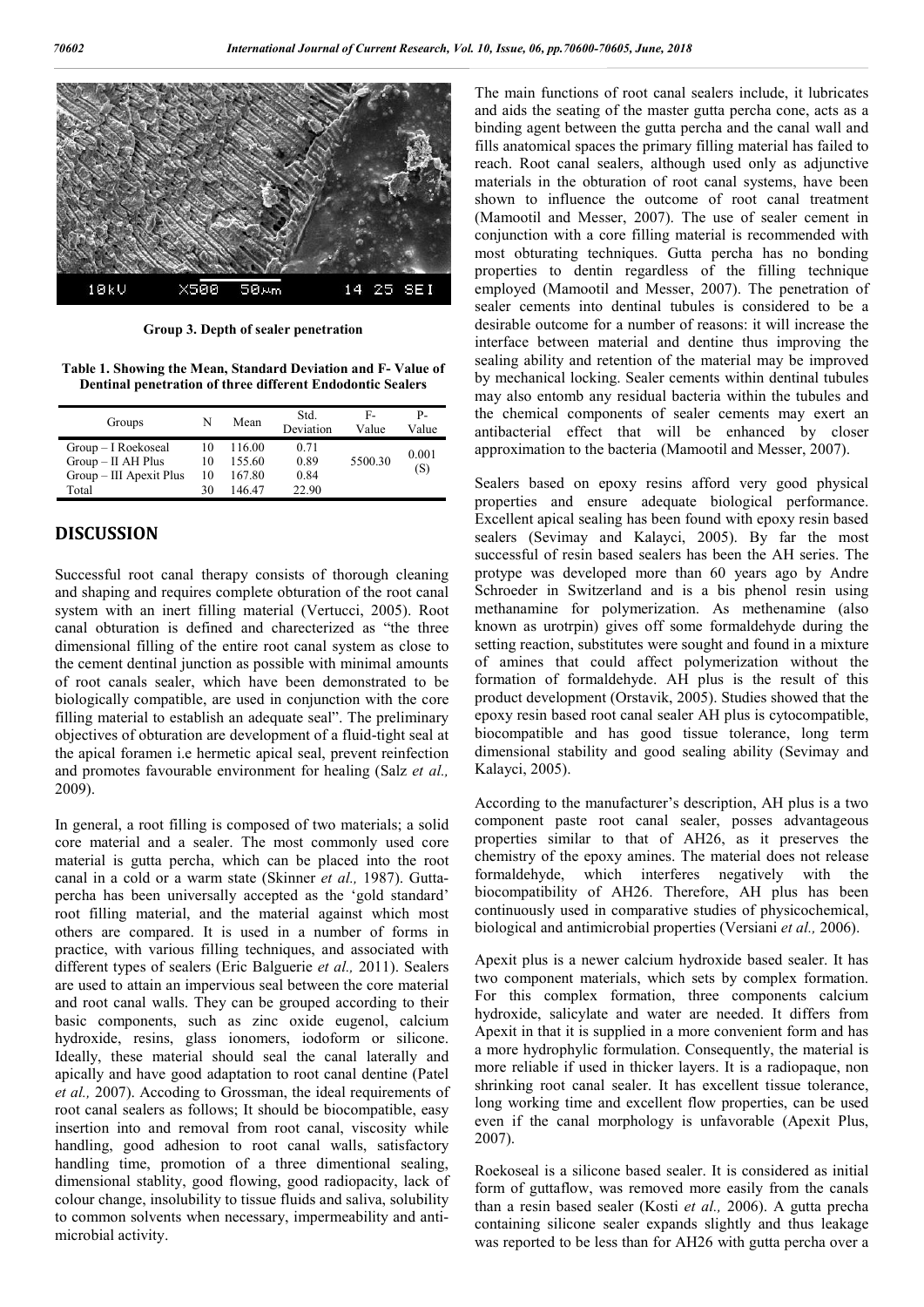period of 12 months<sup>21</sup>. It combines exceptional material properties such as excellent flowability, mechanical adhesion to canal wall due to expansion, no shrinkage, highly radiopaque and biocompatibility with practical handling.

The penetration of sealer into dentinal tubules may be biologically beneficial, because laboratory studies have shown that endodontic sealers can exert antibacterial effect against bacteria in infected dentinal tubules (Ronald Ordinlo-Zapata, 2009). Bacterial penetration into dentinal tubules may reach 100-1000µm and it can be enhanced by the absence of smear layer. Many species seen in the infection of the root canal have the propensity to penetrate deeply into the dentinal tubules, such as facultative and anaerobic species, even close to the dentinal cementum junction (Ronald Ordinlo-Zapata, 2009). Penetration of sealer cements into dentinal tubules is influenced by a number of factors including smear layer removal, dentine permeability and filling technique. The ability of any one particular sealer cement to penetrate dentinal tubules consistently and effectively will be one of many factors influencing the choice of material for filling. It is therefore important to compare the penetrability of different types of sealer used (Mamootil and Messer, 2007).

Lateral compaction of gutta percha and a root canal sealer is one of the most widely used obturation technique (Ronald Ordinlo-Zapata, 2009). Cold lateral condensation is probably the most commonly taught and practiced filling technique worldwide and is regarded as the benchmark against which others must be evaluated. The method is generic, encompassing a range of approaches in terms of master cone design and adaptation, spreader and accessory cone selection, choice of sealer and spreader application.

Lateral condensation works by vertical loading of the wedge shaped spreader to move materials vertically and laterally. The greater the taper of the spreader, the greater the lateral component of force. Vertical loads in the range of 1-3 kg have been reported as typical and adequate to deform gutta percha without undue risks to the tooth. Although the technique is described as cold lateral condensation, heat is always applied to sever the root filling at or below canal orifice level and compact it apically with a cold plugger. This may soften and consolidate material several mm into the canal and improve seal (John whitworth, 2005). One of the criticisms against the lateral compaction technique has been the lack of a 3 dimensional fill by the presence of a small amount of gutta percha filled area compared with vertical compaction techniques, especially in oval canals or irregular canals (Wu *et al.,* 2001). However, studies in which the lateral compaction was evaluated shows contradictory results about the ability of sealers to penetrate into dentinal tubules.

A further consideration would be how the sealer was placed in the canal and the degree of canal wall coverage achieved with the technique of placement. There are multiple methods of placement advocated, ranging from paper points to a file, a lentulo, a root canal spreader, ultrasonics, and master gutta percha cone. Laboratory studies have shown that distribution of sealer in canal wall is not affected by the method of sealer placement (Weinman and Wilcox, 1991). However, Stamos et al showed that ultrasonic sealer placement improves the incidence to fill accessory channels (Stamos, 1995). However, depth of sealer penetration could be explained exclusively by the physical properties of the root canal sealer, because a statistical difference was shown in this study.

The analysis of the dentin/sealer interface allows the determination of which materials and filling techniques could obturate the root canals with less gaps and voids. Several microscopy techniques are currently used to evaluate the sealer/dentin interface, including stereomicroscopy, scanning electron microscopy (SEM), transmission electron microscopy (TEM) and confocal laser scanning microscopy (CLSM) (Marciano *et al.,* 2010). Scanning electron microscopy offers a number of advantages where the images produced using SEM allow highly detailed observation of the dentinal tubules and the integrity and the surface appearance of the sealer cement (Chandra *et al.,* 2012). The adaptation of the sealer cement to the tubule can be seen in detail at high magnification. It allows the observation of sealer cement within the tubules at distant sites from the canal wall where the density of the tubule is less (Ayad *et al.,* 2010). It also allows accurate measurement of penetration depths.

With these factors in mind, this study was conducted to evaluate the dentinal tubule penetration of Apexit plus, AH plus and Roekoseal in instrumented root canals obturated by using cold lateral compaction techniques in the absence of smear layer at the apical one third of root by using scanning Electron Microscopy.

The results of our study showed, the mean value of depth of penetration of three root canal sealers at the apical third of the roots are Group-III(Apexit plus)167.80±0.84, Group II (AH plus)155.60±0.89 and Group I(Roekoseal) 116.00±0.71. Group III and Group II showed higher penetration depth values compared to Group I. This can be attributed to its specific composition, However, Group III showed more penetration into dentinal tubules compared to Group II at the apical third of root. The difference was found to be statistically significant  $(p < 0.05)$ . The results of the present study confirm the findings of other studies that suggest that the penetration of sealer cements may be a function of their chemical and physical characteristics (Oksan *et al.,* 1993).

The values obtained for Group III showed greater sealer penetration, this was due to the sealer integrity as well as the property of sealer being drawn into the tubules by capillary action (Bouillaguet *et al.,* 2007; Iqbal *et al.,* 2001). Group I showed less sealer penetration at the apical third of root when compared to Group II and Group III. The difference was found to be statistically significant ( $p < 0.05$ ). The presence of silicone in the polydimethylsiloxane based Roekoseal sealer, which possibly produces high surface tension forces, thus making its spreading on dentin difficult (Tummala *et al.,*  2012). Besides,its film thickness is higher than that AH plus and Apexit plus, this makes Roekoseal penetrate lesser into dentinal tubules.

The sealer penetration depth in the dentinal tubules depends on many factors like smear layer removal, dentin permeability (the number and the diameter of tubules), root canal dimension and physical and chemical properties of the sealer. The flow is one of the main chemical/physical factors to influence the tubular penetration and is defined as the ability of a sealer to penetrate in irregularities, lateral canals or dentinal tubules of the root canal system (Ana Paula Meirelles Vidotto, 2011). Removal of the smear layer of the root canal walls is considered to be fundamental to allow sealer penetration into dentinal tubules irrespective of the root canal sealer used. In the present study, 17% ethylene diamine tetra acetic acid and a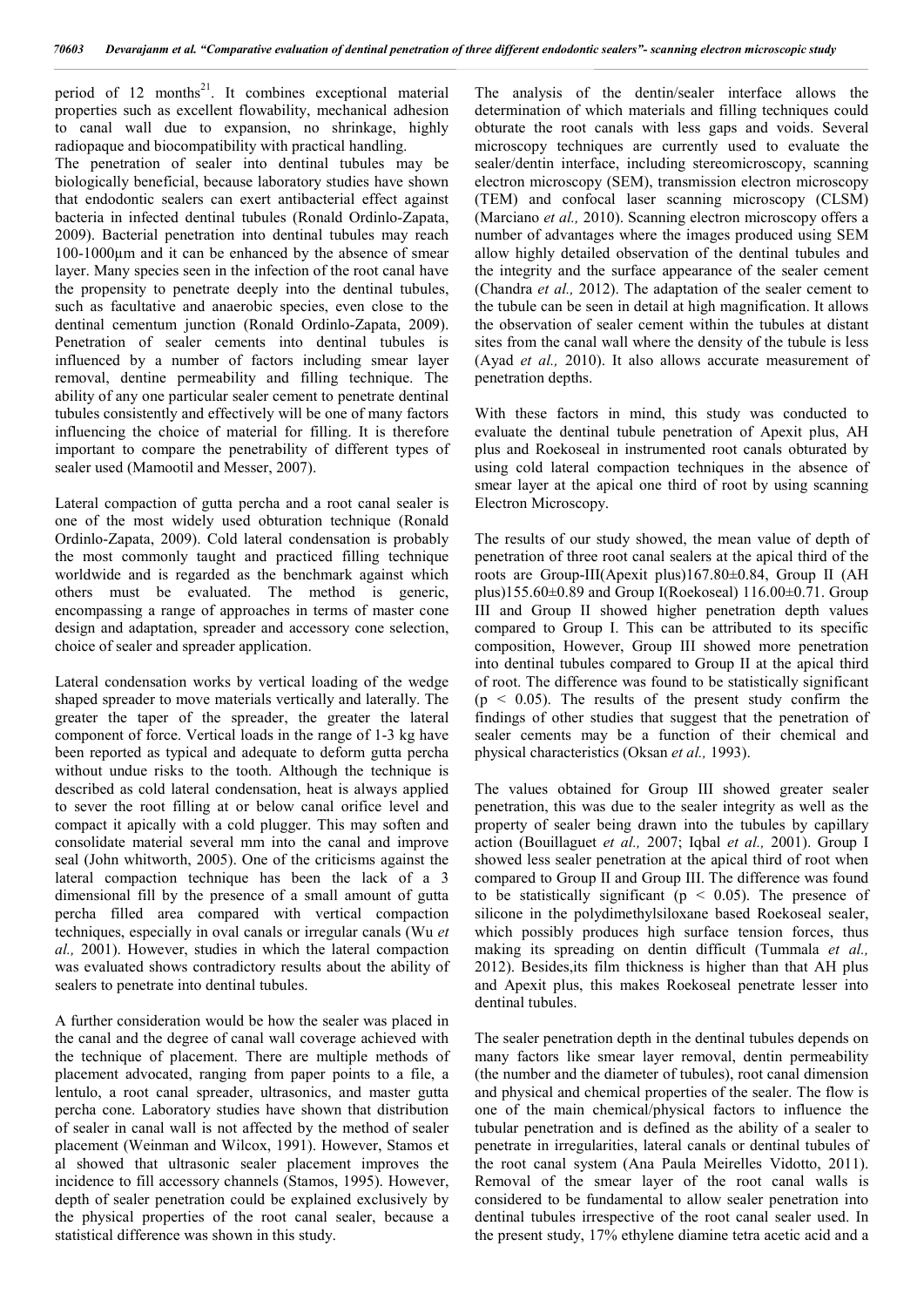final rinse of sodium hypochlorite was used, as recommended by other authors. Kokkas et al reported that the successive application of EDTA and sodium hypochlorite removed the smear layer completely and allowed all sealers to penetrate into the dentinal tubules, although to varying depths (Andreas *et al.,* 2014).

The persistence of microorganisms in dentinal tubules, lateral canals and apical ramifications after root canal treatment has been reported. If the filling provides a good seal, it will only impair the exit of bacteria entrapped in the root canal system (Morgental *et al.,* 2011). However, to eradicate the remaining microorganisms, the antimicrobial activity and optimal penetration of the sealer could play an important role. In the present study, the depth of penetration of root canal sealers into dentinal tubules using the lateral compaction technique is influenced by the type of sealer and by the root canal level. Further research into the physical and chemical properties of the root canal sealers is mandatory to establish the specific factors that affect the penetration depth.

### **Conclusion**

Based on this in-vitro study, it is concluded that

- Apexit plus showed deeper sealer penetration into the dentinal tubules than AH plus and Roekoseal sealer.
- AH plus sealer showed deeper penetration than Roekoseal sealer but lesser penetration than Apexit plus.
- Roekoseal sealer showed shallow sealer penetration into dentinal tubules compared to Apexit plus and AH plus sealer.

### **Financial support and sponsorship:** Nil

**Conflicts of interest:** There are no conflicts of interest.

### **REFERENCES**

- Aida A. 1992. Chohayeb.Comparisonof coventional root canal obturation techniques with thermafil obturators. JOE; 18;1;10-12.
- Ana Paula Meirelles Vidotto, Rodrigo Sanches Cunha, Eduardo Gregatto Zeferino, Daniel Guimaraes pedro, 2011. Comparison of MTA Fillapex radiopacity with five root canal sealers. RSBO, 8(4):404-9.
- Andreas B. Kokkas, Asterios ch. Boutsioukis, 2004. The influence of the smear layer on Dentinal Tubule penetration Depth by Three Different Root Canal Sealers:An vitro Study. *Journal of Endodontics,* vol.30;2;100-102.
- Apexit Plus, Scientific Documentation, issued December 2007.
- Ayad MF, Farag AM, Garcia‑Godoy F. 2010. Effect of lactic acid irrigant on shear bond strength of epiphany adhesive sealer to human dentin surface. *Oral Surg Oral Med Oral Pathol Oral Radiol Endod.,* 109:e100‑6.
- Bouillaguet S, Bertossa B, Krejci I, Wataha JC, Tay FR, Pashley DH. 2007. Alternative adhesive strategies to optimize bondingto radicular dentin. *J Endod,* 33:1227‑30.
- Chandra SS, Shankar P, Indira R. 2012. Depth of penetration offour resin sealers into radicular dentinal tubules: A confocal microscopic study*. J Endod.,* 38:1412‑6.
- Eric Balguerie, Lucas van der Sluis, Karen Vallaeys, Marie Gurgel-Georgelin and Franck Diemer, 2011. Sealer

penetration and adaptation in the dentinal tubules. *A Scanning Electron Microscopic Study.J Endod.,* 37; 1576- 1579.

- Iqbal MK, Sijiny R, Al‑Zaidan H. 2011. A comparison of sealing ability of four sealer cements in apically perforated root canals. *Saudi Endod J.,* 1:12‑8.
- John whitworth, Methods of filling root canals;principles and practices.Endodontic Topics; 2005;12;2-24.
- Kontakiotis EG, Tzanetakis GN, Loizides AL. 2007. A 12 month longitudinal *in vitro* leakage study on a new siliconbased root canal filling material (Gutta-Flow). *Oral Surg. Oral Med. Oral Pathol. Oral Radiol.Endod.,* 103:854-9.
- Kosti E., T. Lambrianidis, N. Economides, and C. Neofitou, 2006. "Ex vivo study of the efficacy of H-files and rotary Ni-Ti instruments to remove gutta-percha and four types of sealer," *International Endodontic Journal,* 39:48-54.
- Kouvas V, Liolios E, Vassiliadis L, Parissis-Messimeris S. 1998. Boutsioukis A Influence of smear layer on depth of penetration of three endodontic sealers:an SEM study. *Endod dental traumatology,* 14;191-195.
- Kuçi A, Alaçam T, Yavas O, Ergul‑Ulger Z, Kayaoglu G. 2014. Sealer penetration into dentinal tubules in the presence or absence of smear layer: A confocal laser scanning microscopic study. *J Endod.,* 40:1627‑31.
- Mamootil K,Messer HH. 2007. Penetration of dentinal tubules by endodontic sealer cements in extracted teeth and in vivo.*International Endodontic Journal,* 40;873-881.
- Marciano M., R. Ordinlo-Zapata, B. Cavalini Cavenago, 2010. The use of confocal lase scanning microscopy in endodontic research:sealer/dentin interfaces microscopy: Science, technology, *Applications and Education,* 566-570.
- Morgental RD, Vier-Pelisser FV, Oliveira SD, Antunes FC,Cogo DM, Kopper PMP. 2011. Antibacterial activity of two MTA based root canal sealers. *International Endodontic Journal, 44*;1128-1133.
- Oksan T,Aktener Bo,Sen BH,Tezel H. 1993. The penetration of root canal sealers into dentinal tubules.A Scanning electron microscopic study. *International Endodontic Journal,* 26;301-5.
- Orstavik D. 2005. Materials used for root canal obturation: Technical,biological and clinical testing. *Endod Topics.,* 12:25‑38.
- Patel DV, Sheriff M, Ford TRP, Watson, TF, Mannocci F. 2007. The penetration of RealSeal primer and Tubliseal inti root canal dentinal tubules:a confocal microscopic study. *International Endodontic Journal,* 40;67-71.
- Patil SA, Dodwad PK, Patil AA. 2013. An *in vitro* comparison of bond strengths of Gutta‑percha/AH Plus, Resilon/Epiphany self‑etch and EndoREZ obturation system to intraradicular dentin using a push-out test design. *J Conserv Dent.,* 16:238‑42.
- Peng L, Ye L, Tan H, Zhou X. 2007. Outcome of root canal obturation by warm gutta‑percha versus cold lateral condensation: A meta‑analysis. *J Endod,* 33:106‑9.
- Ronald Ordinlo-Zapata, 2009. Depth and percentage of penetration of endodontic sealers into dentinal tubules after root canal obturation using a lateral compaction technique:A Confocal Laser scanning microscopic study. *Oral Surg Oral Med Oral Pathol Oral Radiol Endod.,*  108;450-457.
- Salz U, Poppe D, Sbicego S, Roulet JF. 2009. Sealing properties of a new root canal sealer. *International Endodontic Journal, 42*,1084-9.